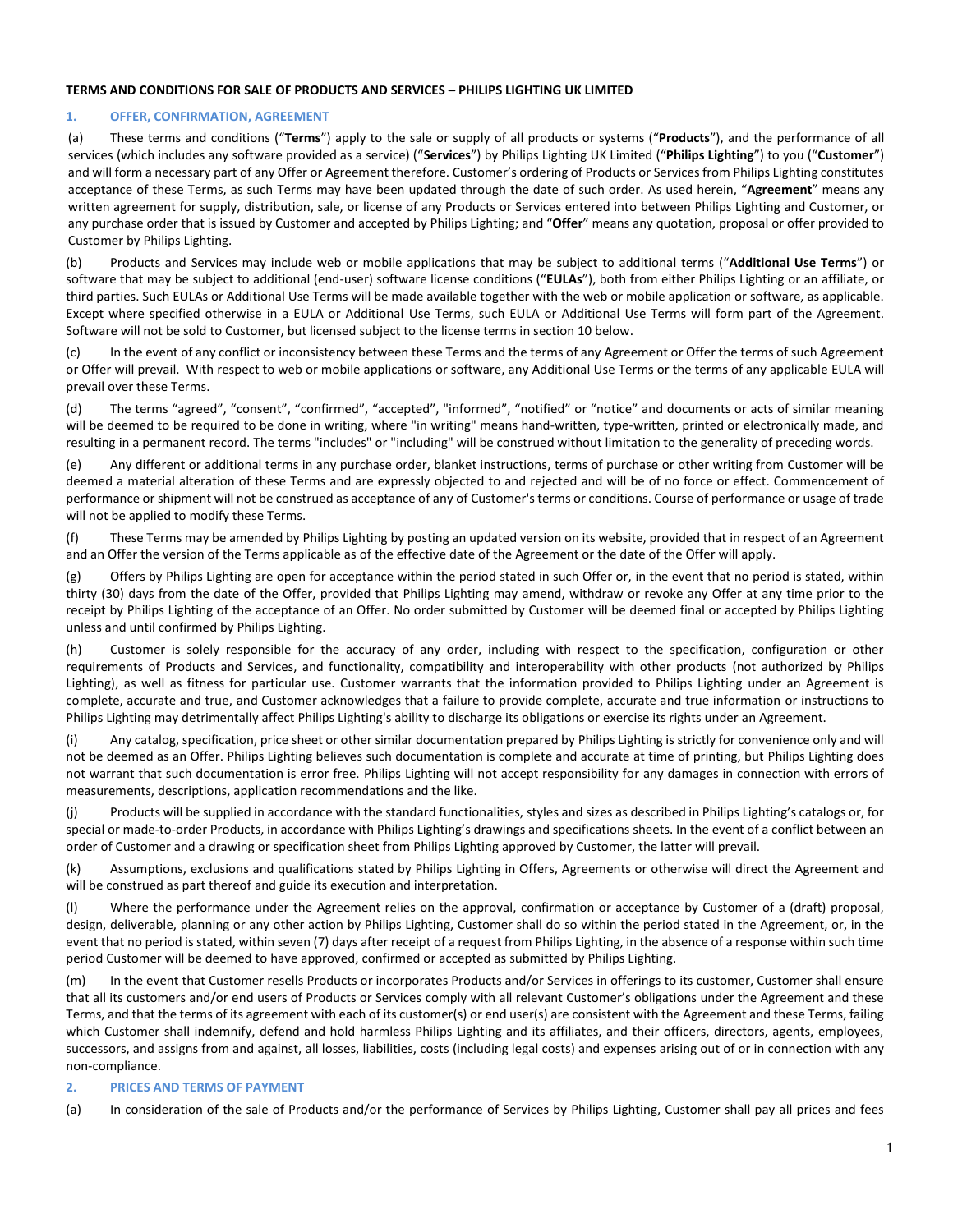("**Prices**") in accordance with the Agreement and this section 2. Prices are in Pounds Sterling and unless agreed otherwise based on Ex Works – Philips Lighting facility (INCOTERMS latest version). Unless stipulated otherwise by the applicable INCOTERMS, Prices do not include any taxes, duties or other governmental fees, now or hereafter enacted, including value-added or similar taxes levied by any government, and Philips Lighting may add these to the Price or invoice separately, and Customer will reimburse Philips Lighting promptly on first request.

(b) Subject to notice to Customer, Philips Lighting reserves the right to adjust Prices for Products and/or Services not yet delivered or performed to reflect variations in individual costs of more than five percent (5%) including any foreign exchange rate fluctuations, raw materials and other costs of manufacturing and distribution, and labor costs, that take effect between the date of the Agreement and delivery of Products and/or performance of Services. In addition, if an Agreement has a term longer than twelve (12) months, Philips Lighting may adjust Prices as of each 1st April (i) for the change in the most recently published RPI index compared to twelve (12) months earlier; and (ii) to reflect variations in the foreign exchange rate between Pound Sterling currency and the Euro currency of more than 5% since the date of an Offer.

<span id="page-1-0"></span>(c) Any cancellation, delay or other change by Customer of a purchase order previously accepted by Philips Lighting will require the prior approval of Philips Lighting and the approval will be without prejudice to any rights or remedies Philips Lighting may have under the Agreement or at law. If, on request of Customer, Philips Lighting agrees to any such change in purchase order or a change in an Agreement, including an (partial) cancellation, delay or suspension, the addition, omission, alteration, substitution or modification of the design, quality, standard, quantity, manufacturing site or performance (including sequence, quantities or timing) of Products and/or Services (each, a "**Variation**"), or a Variation is required due to (i) changes in applicable laws, regulations or industry standards, (ii) emergency situations, (iii) incorrect or incomplete information provided by Customer, or (iv) non-compliance by Customer of any of its obligations under an Agreement, Customer shall reimburse Philips Lighting for all costs and expenses incurred in respect of such Variation promptly on first request.

(d) Philips Lighting may invoice Customer upon shipment of Products, or when Services have been performed. Philips Lighting may require (i) Customer to pay on fixed payment days; (ii) an advance payment of (part of) the Price; and/or (iii) invoice per separate specified phase, time period or milestone of performance. Customer shall make net payment within thirty (30) days of date of invoice to the designated bank account of Philips Lighting. Customer shall pay all amounts due to Philips Lighting in full without any set-off, counterclaim, deduction or (tax) withholding.

(e) In the event Customer fails to make any payment due under an Agreement on the due date, then, whether or not Philips Lighting has made a formal demand for payment and in addition to any other rights and remedies available to Philips Lighting, to the extent permitted by applicable law: (i) all amounts due from Customer will be considered payable and non-disputed, admitted debt; (ii) Customer shall pay Philips Lighting interest on all due amounts from the due date until Philips Lighting has received full payment thereof, at the rate of eighteen percent (18%) per annum or the applicable statutory rate, whichever is higher, and shall pay Philips Lighting all costs of payment collection, including attorneys' fees; and (iii) Philips Lighting may cancel any credit issued to Customer and require, to its satisfaction, that Customer provides (additional) security, pre-payments or deposits, and may implement additional conditional payment terms or accelerate payments schedules for any outstanding performance.

(f) Philips Lighting may set off against and deduct from any amount that Philips Lighting (or any of its affiliates) owes to Customer under any agreement any amount that Customer owes to Philips Lighting or against any advance payments or deposits made by Customer. In the event that Philips Lighting sets off amounts in different currency it will use a commonly used currency conversion rate.

## **3. DELIVERY OF PRODUCTS; PERFORMANCE OF SERVICES**

(a) Unless agreed otherwise, Products will be delivered Ex Works – Philips Lighting facility (INCOTERMS latest version). Philips Lighting shall perform Services at the location(s) agreed in the Agreement. Dates communicated or acknowledged by Philips Lighting are approximate only, and Philips Lighting will not be liable for, nor will Philips Lighting be in breach of its obligations to Customer, for any delay in delivery or performance, provided that Philips Lighting shall use commercially reasonable efforts to meet such dates. In the event of delay, Philips Lighting shall use commercially reasonable efforts to deliver Products or perform Services (where applicable) within a period that is reasonably needed given the cause of the delay, failing which Customer's sole and exclusive remedy will be to cancel the purchase order for undelivered Products and Services.

(b) Customer shall note any damage to Products caused in transit, or shortages thereto, on transport documentation immediately upon receipt of Products, with due regard to applicable instructions by Philips Lighting or the carrier. All Products delivered under the Agreement will be deemed accepted by Customer as conforming to the Agreement, and Customer will have no right to revoke any acceptance, unless Customer provides Philips Lighting notice of a claimed nonconformity within seven (7) days of the date of delivery. Notwithstanding the foregoing, any use of a Product by Customer or its customers after delivery will constitute acceptance of that Product by Customer. Philips Lighting shall at its option and within a reasonable time, correct nonconformities by either repair, make available parts, replace or deliver missing Products, or credit the Price paid by Customer for undelivered Products.

(c) Minor Nonconformities will not prevent or suspend acceptance by Customer of the Products, Services or both, and Philips Lighting shall correct these within a reasonable time. "**Minor Nonconformities**" are nonconformities or anomalies that do not hinder the overall operation and intended use of Products or Services in accordance with the specifications.

(d) Philips Lighting may make changes to the design, materials, fit and finish of Products or change working methods, communication systems, software or any other elements of Services, and Documentation provided that such changes do not materially affect the functionality of the Product or Services. Unless specifically agreed otherwise, Philips Lighting does not warrant the availability, accuracy, completeness, reliability, timeliness or output from Products and Services. Customer shall not use or rely on Products and Services for any other applications or purposes than agreed in the Agreement.

(e) Customer explicitly acknowledges that certain features or functionality of Products and Services may rely on the availability and correct functioning of third party service providers, as may be indicated by Philips Lighting, including supply of energy, data storage, connectivity and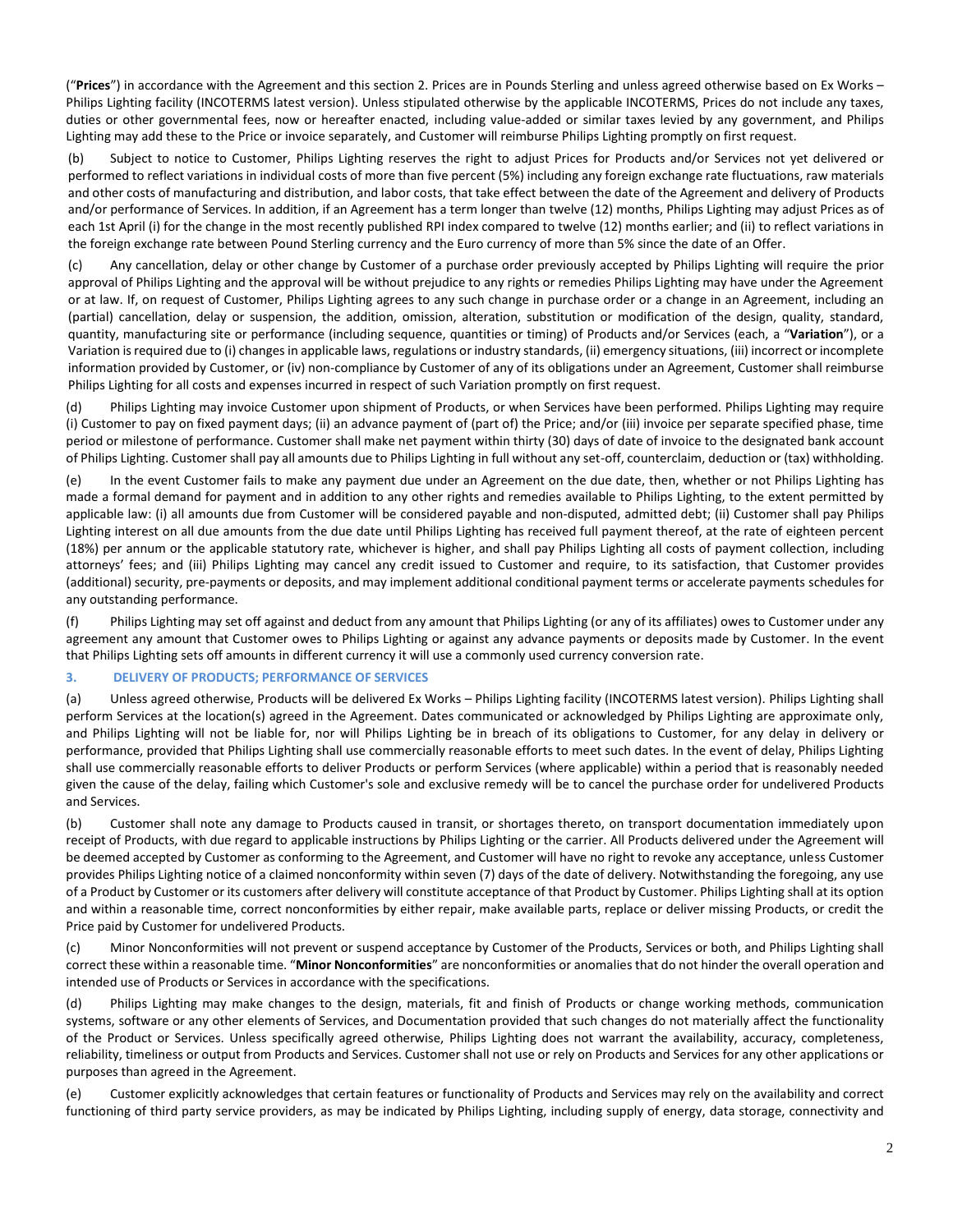communication services. These are outside of the control of Philips Lighting, and Philips Lighting will have no responsibility or liability in this respect.

(f) Customer is responsible for all information, orders, instructions, materials, and actions provided or performed by Customer directly or by third parties engaged by Customer (excluding subcontractors of Philips Lighting) in connection with the delivery or performance by Philips Lighting of any Products or Services. Philips Lighting will be entitled to rely on the accuracy and completeness of all information furnished by Customer, including where Philips Lighting provides data collection, design or audit services. Upon request of Philips Lighting, Customer shall promptly provide any other information, services or support under Customer's control and relevant to the performance by Philips Lighting under the Agreement.

(g) In the event of delay or interruption in delivery of Products or the performance of Services for reasons not attributable to Philips Lighting or due to a Variation, the timelines for performance by Philips Lighting will be amended accordingly. Philips Lighting will be entitled (in addition to the increased costs referred to in section [2](#page-0-0)[\(c\)\)](#page-1-0) to a reasonable compensation by Customer for any damages and/or costs incurred by such delay.

(h) In the event that an Agreement contains (minimum) stock requirements for Philips Lighting, Customer shall at first request of Philips Lighting purchase Products kept in stock under such requirement.

# **4. USE OF PRODUCTS AND SERVICES**

(a) Customer shall use Products and Services only for their intended purposes and in accordance with all instructions contained in the manuals, guidelines, warranty terms and any other terms and conditions applicable to such Products and Services or provided by any personnel of Philips Lighting, deployed or subcontracted by Philips Lighting in the performance of an Agreement ("**Personnel")**. Customer shall maintain the site, site conditions and equipment supplied and/or used by Philips Lighting in the performance of Services (including cablings, fittings and electricity supply) in good condition, repair, and working order, and shall protect same against damage and external influences.

(b) Customer shall use and, where applicable, shall cause and ensure that end-users use web-applications, mobile applications and software in accordance with applicable Additional Use Terms and/or EULAs, and where applicable, keep a full back-up of such software installed readily available. In the event of a software error, Customer shall provide Philips Lighting with alerts or error messages and support Philips Lighting in updating or replacing software used in connection with performance under the Agreement.

(c) Customer shall not perform (or permit) any activity on any equipment or software supplied and/or used by Philips Lighting in the performance of Services, except normal use in accordance with the specifications or otherwise with the prior approval by Philips Lighting. In the event of any unauthorized actions, Philips Lighting may suspend the Services until the equipment or software has been restored to its original compliant state and charge Customer on the basis of a Variation, and until confirmed any warranty obligations of Philips Lighting with respect to such Services will be null and void. Any changes to equipment or software owned by Philips Lighting (or its licensors) will be exclusively owned by Philips Lighting (or its licensors), even if such changes have been performed by or for Customer.

(d) Unless expressly included in Services, for any Services requiring connection to a system from a remote location, Customer shall at its own expense and risk establish external system access for service staff of Philips Lighting (or its subcontractors). Customer shall make available technically competent staff as and when required to support Philips Lighting and, where applicable, Customer authorizes Philips Lighting to make use of Customer's IT infrastructure to connect to and share data with specified systems and/or services to perform Services.

(e) Philips Lighting shall not be responsible for the failure of any of its Products or Services to provide the expected performance, benefits, effects or outcome arising from: (i) Customer's failure to comply with the terms under the Agreement; (ii) failures or fluctuations of electric power; (iii) sunset/shutdown of connectivity and communication technologies; (iv) Force Majeure and other unusual external influences; or (v) Variations.

#### **5. DESIGN SERVICES; DOCUMENTATION**

(a) If included as part of Services, Philips Lighting shall provide design services in accordance with specifications as agreed by the Parties in writing. Unless otherwise agreed, all IPR (as defined in section [10](#page-4-0)[\(a\)\)](#page-4-1) in and to the deliverables arising out of design Services will exclusively vest in Philips Lighting or a Philips Lighting nominee. Customer shall not use, publish, copy or disclose these without prior approval of Philips Lighting, which approval Philips Lighting may grant subject to certain conditions, including the payment of a reasonable fee.

(b) All the documentation provided by Philips Lighting in connection with the Products and Services, including any user manuals or instructions, catalogs, specification sheets, data, drawings, schedules, designs, source code, or any other documents or information obtained from Philips Lighting or created by Philips Lighting in whatever form including electronic or printed format ("**Documentation**") will remain the property of Philips Lighting. Documentation is not sold to Customer, but licensed subject to the license terms in section 10 below. Unless otherwise agreed, all IPR in and to the Documentation is retained by Philips Lighting or a Philips Lighting nominee. Customer shall not use, publish, copy or disclose the Documentation except in accordance with these Terms.

# **6. INSTALLATION; SERVICES ON-SITE**

This section applies where Philips Lighting (or its subcontractor) will perform construction, cabling or installation activities ("**Installation**" or "**Install**") or other Services at a site owned or controlled by Customer.

(a) Customer is responsible for the timely completion of preparatory works and site preparations in conformity with requirements set by Philips Lighting. Customer shall prior to the agreed start of Installation or other Services on site, and in such a manner that Philips Lighting can perform in the most efficient manner and within agreed time schedules: (i) provide and maintain the site conditions (including infrastructure); (ii) provide all necessary information, instructions, inspections, authorizations, approvals, permits and notify Philips Lighting about the location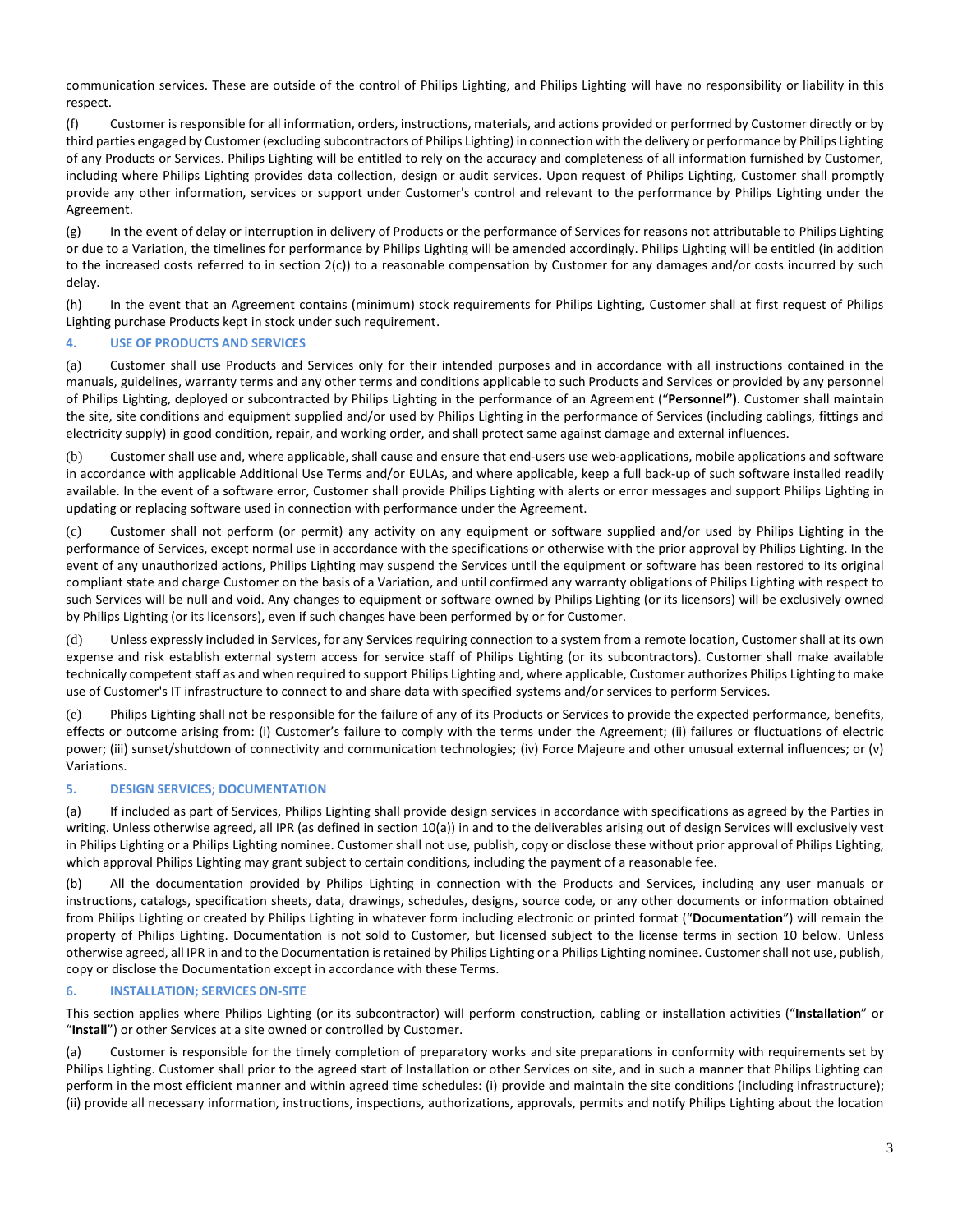of any cables, electric power lines, water pipes or the like, including surveys describing physical characteristics, legal limitations and utility locations for the site; (iii) provide site access, including traffic management, where applicable; and (iv) put at the disposal of Philips Lighting all materials, tools, constructions and other facilities, and all other reasonable assistance in an accurate and timely manner, and at no additional costs to Philips Lighting, all in compliance with applicable laws, including all applicable health and safety, electrical and building codes.

(b) Customer shall not call Philips Lighting upon site before the obligations under section 6(a) have been satisfactorily completed. In the event of waiting times of more than four (4) hours on a day, Philips Lighting may reschedule and charge Customer a full working day for that day for the resources concerned. Customer shall (i) provide a fully qualified representative to support Philips Lighting as and when required while working on site; (ii) provide utilities (including gas, water, electricity and connectivity), heating and lighting necessary for the performance on site; (iii) provide adequate and lockable rooms for Personnel (equipped with sanitary installations) and storage of materials, tools and instruments on or near the site; (iv) decommission and collect the materials that are replaced by Products and remove these from the site; and (v) assist Philips Lighting during (performance) tests. Upon request of Philips Lighting, Customer shall arrange for the temporary shutdown of facilities at the site (including water systems).

(c) Upon finalization of Installation or other Services on-site, Philips Lighting shall notify Customer in accordance with the acceptance protocol agreed between the Parties. In the event that no such protocol has been agreed, within five (5) days after notice to Customer of finalization of installation or other Services on-site, Customer shall check and test the Service set-up, the Products supplied and/or Installed by Philips Lighting and, subject to sections 3(b) and 3(c), notify Philips Lighting of any Defect (as defined in section [9](#page-3-0)[\(a\)\)](#page-3-1), in the absence of which Customer will be deemed to have accepted the Service set-up, the Products supplied and/or Installed five (5) days after notice. Philips Lighting shall resolve Defects so notified within a reasonable period in accordance with sectio[n 9.](#page-3-0)

### **7. RISK AND TITLE**

(a) Risk of damage to or loss of Products will pass to Customer (i) upon delivery by Philips Lighting to Customer in accordance with the applicable INCOTERM; or (ii) in the event that Philips Lighting Installs Products on-site, unless agreed otherwise, upon delivery on-site.

(b) Legal title to Products will pass to Customer only when Philips Lighting (or its financiers) has received payment for such Products in full and, to the extent permitted by applicable law, Philips Lighting received payment in full of all other amounts due by Customer under any other agreement with Philips Lighting (or any of its affiliates). Until legal title to Products has passed to Customer, Customer shall (i) not assimilate, transfer or pledge any of the Products, or grant any right or title in the Products to any third party, except in the normal course of business and against payment or subject to retention of title; and (ii) ensure that the Products remain identifiable as Products owned by Philips Lighting. In the event of breach by Customer, Philips Lighting may require that Customer return to Philips Lighting, at Customer's cost (including costs for deinstallation), all Products in which the title has not yet passed and Customer shall fully cooperate to enable Philips Lighting to collect such Products and grant Philips Lighting (or its representative) free access to the location of the Products, and other equipment supplied and/or used by Philips Lighting in the performance of Services.

# **8. FORCE MAJEURE**

Philips Lighting will not be liable for any breach resulting from a Force Majeure event. If a Force Majeure event occurs, Philips Lighting's performance will be suspended for the period of such Force Majeure event. "**Force Majeure**" means any circumstances or occurrences beyond the reasonable control of Philips Lighting, whether or not foreseeable at the time of an Agreement, as a result of which Philips Lighting cannot reasonably perform or execute its obligations, including, without limitation, acts of God, natural catastrophes including earthquake, lightning, hurricane, typhoon, flooding or volcanic activities or extreme weather conditions, strikes, lock-outs, war, terrorism, political situation, civil unrest, riots, sabotage, vandalism, industry-wide shortages, breakdown of plant or machinery, fault or loss of electricity supply, cyber attacks and hacking or non-performance by suppliers of Philips Lighting or by other third parties on which Services rely (including connectivity and communication services). In the event that Force Majeure event extends (or is reasonably expected by Philips Lighting to extend) for a period of three (3) consecutive months, Philips Lighting will be entitled to cancel all or any part of an Agreement without any liability towards Customer.

## <span id="page-3-0"></span>**9. LIMITED WARRANTY AND DISCLAIMER**

<span id="page-3-1"></span>(a) In most instances, Philips Lighting Products are sold subject to an applicable standard limited warranty either accompanying the product or as published on Philips Lighting's website as the standard warranty applicable for a particular Product (the "**Standard Product Warranty**"). For any Product that is sold by Philips Lighting that is not subject to an applicable Standard Product Warranty, Philips Lighting warrants only that for one (1) year from delivery to Customer the Products will be free from Defects. For any Services that are performed by Philips Lighting, Philips Lighting warrants only that for thirty (30) days from the performance, the Service will be free from Defects(except in respect of Installation where this thirty (30) days' warranty period will commence upon acceptance as set out in section 6(c). A "**Defect**" (or "**Defective**") means, in relation to a Product, that a Product has any defect in material or workmanship which causes the Product to fail to operate in accordance with the specifications provided by Philips Lighting, with consideration given to the overall performance of the Product and, in relation to Services, means that the Service has not been performed in a competent, diligent manner.

(b) Unless otherwise agreed by the Parties, Philips Lighting does not provide any warranty for third party or non-Philips branded products, software, applications or services, or customized Products.

(c) Customer acknowledges that EULAs or Additional Use Terms may limit the warranty period for software (including web or mobile applications).

(d) In order to be entitled to make a valid claim under warranty, Customer shall promptly notify Philips Lighting of alleged Defective Products or Defective Services prior to expiration of the warranty period. In the event that Philips Lighting decides, in its sole discretion, that a claim under warranty is valid, Philips Lighting shall, within a reasonable time, at its own option, repair or offer replacement products for Defective Products,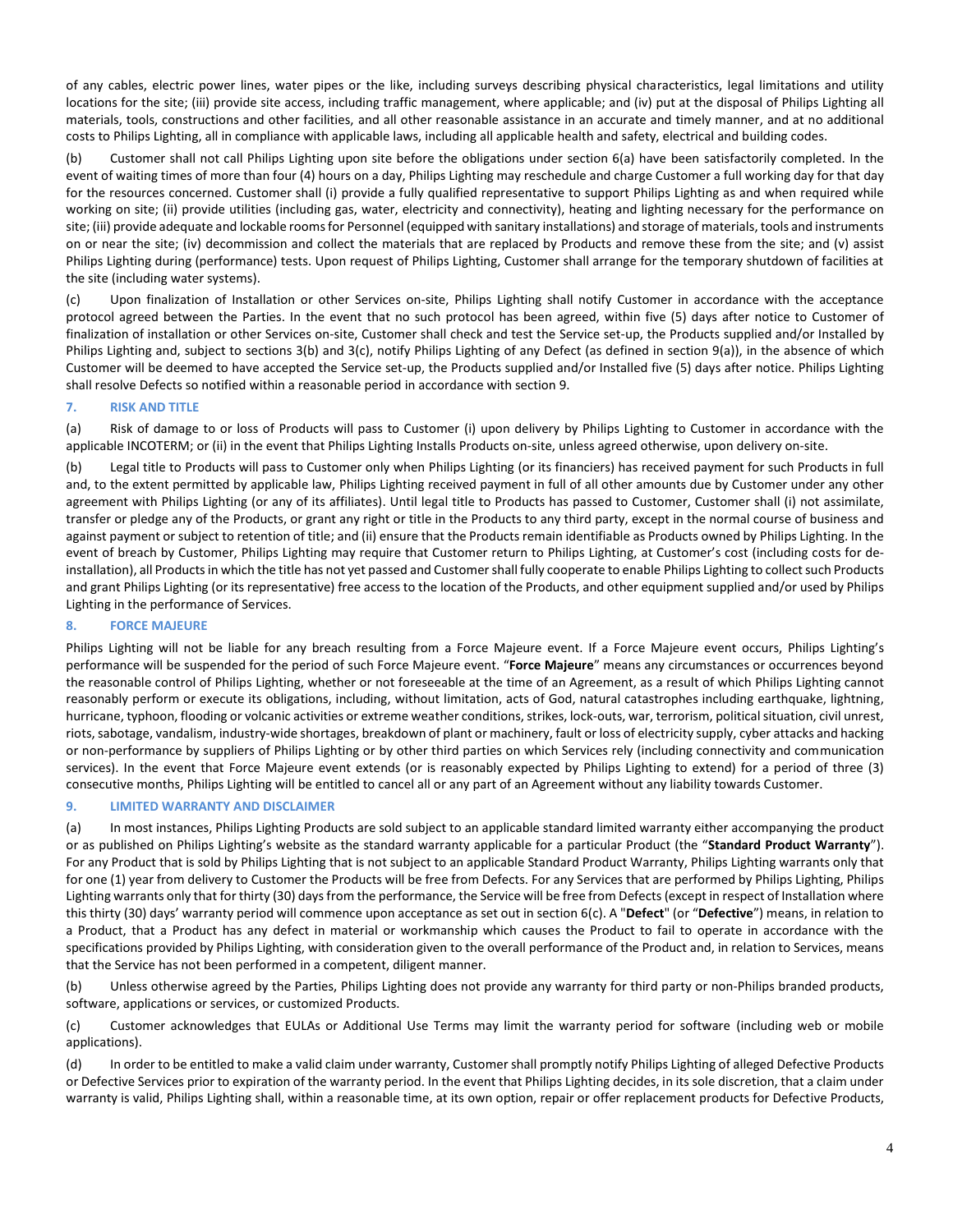or remedy or supplement any Defective Services. If despite reasonable efforts of Philips Lighting, a Defective Product cannot be repaired, no replacement product can be supplied or Defective Services cannot be remedied or supplemented, Philips Lighting shall make an appropriate refund or credit of monies paid by Customer for those Defective Products or Defective Services. Repairs, replacements or remedies will not extend or renew the applicable warranty period. Customer shall obtain consent from Philips Lighting on the specifications of any tests it plans to conduct to determine whether a Defect exists. Replacement products supplied by Philips Lighting may have minor deviations in design and/or specifications which do not affect the functionality of replaced Product. In respect of any replaced or credited Products, Philips Lighting may, in its sole discretion, either claim the property of replaced or credited Products and require Customer to return these to Philips Lighting, or instruct Customer to destroy these at Customer's costs.

(e) Customer shall bear the costs of access for remedial warranty efforts by Philips Lighting, including removal and replacement of systems, structures or other parts of Customer's facility, the de-installation of Defective Products, and the re-installation of replacement products. Customer shall not return Products to Philips Lighting without consent of Philips Lighting and unless in accordance with applicable Philips Lighting' return policies. In the event that Philips Lighting decides that a claim under warranty is not valid, Customer will bear the costs incurred by Philips Lighting in handling and testing, and the transport of Products returned.

(f) Any indemnification and warranty obligations of Philips Lighting under an Agreement are conditional upon (i) proper storage, installation, use, operation, and maintenance of Products, all in accordance with user manuals, warranty policies and other instructions or terms communicated by Philips Lighting to Customer; (ii) Customer keeping accurate and complete records of operation and maintenance during the warranty period and providing Philips Lighting access to those records; and (iii) modification or repair of Products or Services only as authorized by Philips Lighting. Failure to meet these conditions renders the warranty null and void. Philips Lighting will not be responsible for normal wear and tear and environmental or stress testing. The warranty provided in this section 9 does not apply to damage or failure to perform arising as a result of any Force Majeure or from any abuse, misuse, abnormal use, improper power supply, powers surges or fluctuations, corrosive environments, neglect, exposure or any use or installation in violation of the instructions or restrictions prescribed by Philips Lighting or any applicable standard or code.

(g) Any indemnification and warranty obligation of Philips Lighting under an Agreement will not establish, by themselves, any liability to third parties or the public. Nothing in an Agreement will be construed to create any obligation, standard of care or liability to persons or third parties.

(h) If a recall, retrofit, update, withdrawal or any other remedial action related to any Product is required, Customer shall fully cooperate and shall provide such assistance as Philips Lighting may require. Customer shall keep accurate books and records to assure traceability of the Products in the event of a Product recall or any other remedial actions.

(i) SUBJECT TO THE EXCLUSIONS AND LIMITATIONS SET OUT IN THE AGREEMENT, AND SUBJECT TO APPLICABLE LAW, SECTION[S 9,](#page-3-0) 11 AND [12\(](#page-5-0)b), (c) and (d) STATE THE ENTIRE LIABILITY OF PHILIPS LIGHTING AND ITS AFFILIATES IN CONNECTION WITH DEFECTIVE PRODUCTS OR DEFECTIVE SERVICES, REGARDLESS OF WHEN THE DEFECT ARISES, AND WHETHER A CLAIM, HOWEVER DESCRIBED, IS BASED ON CONTRACT, WARRANTY, INDEMNITY, TORT OR EXTRA-CONTRACTUAL LIABILITY (INCLUDING NEGLIGENCE), STRICT LIABILITY OR OTHERWISE, AND WILL EXTEND DIRECTLY TO CUSTOMER ONLY AND NOT TO ANY THIRD PARTY, INCLUDING CUSTOMER'S CUSTOMERS, AGENTS OR REPRESENTATIVES. PHILIPS LIGHTING EXPRESSLY DISCLAIMS ALL OTHER WARRANTIES, WHETHER EXPRESS OR IMPLIED, INCLUDING BUT NOT LIMITED TO ANY WARRANTY AGAINST INFRINGEMENT OR IMPLIED WARRANTIES OF MERCHANTABILITY OR FITNESS FOR A PARTICULAR PURPOSE. AN ESSENTIAL PURPOSE OF THE LIMITED EXCLUSIVE LIABILITIES AND REMEDIES UNDER THE WARRANTY IS ALLOCATION OF RISKS BETWEEN PHILIPS LIGHTING AND CUSTOMER, WHICH ALLOCATION OF RISKS IS REFLECTED IN THE PRICES.

### <span id="page-4-0"></span>**10. RIGHTS IN SOFTWARE, DOCUMENTATION AND INTELLECTUAL PROPERTY**

<span id="page-4-1"></span>(a) Subject to Customer's fulfillment of all obligations under the Agreement and these Terms, the supply of Products and/or Services (including software embedded in Products or Services) includes a non-exclusive and non-transferable limited license (without the right to grant sublicenses) to Customer under any intellectual property rights (including patents, utility models, registered and unregistered designs, copyrights, database rights, trademarks, domain names, trade secrets, know-how, semiconductor IC topography rights and all registrations, applications, renewals, extensions, combinations, divisions, continuations or reissues of any of the foregoing, collectively: "**IPR**") of Philips Lighting, to the limited extent that such IPR is embodied or embedded in the Products or Services purchased, to use or resell the Products (including Documentation) as sold by Philips Lighting, and/or, for Services, to use the Services (including Documentation) during the term of the applicable Agreement in accordance with the applicable Services description. No rights to IPR are conferred to Customer or any third party other than explicitly granted under the Agreement or these Terms.

(b) In respect of any (embedded) software or other applications supplied to Customer, Customer shall not and shall not permit any third party to: (i) copy, reproduce, distribute, modify, adapt, alter, translate, or create derivative works therefrom; (ii) assign, sublicense, lease, rent, loan, transfer, disclose, or otherwise make available such software or other works; (iii) merge or incorporate such software with or into any other software; or (iv) reverse assemble, decompile, disassemble, or otherwise attempt to derive the source code or the algorithmic nature for such software, or to decode, de-crypt or neutralize any security measures in software or remove or circumvent the protection of software, without authorization from Philips Lighting except as explicitly allowed under applicable law; (v) perform any action with regard to software in a manner that would require the software, or any derivative work thereof, to be licensed under Open Source Terms, including but not limited to: (a) combining the software or a derivative work thereof with Open Source Software, by means of incorporation or linking or otherwise; or (b) using Open Source Software to create a derivative work of the software, where "**Open Source Software**" means any software that is licensed under open source license terms that require as a condition of use, modification or distribution of a work: (1) the making available of source code or other materials preferred for modification, or (2) the granting of permission for creating derivative works, or (3) the reproduction of certain notices or license terms in derivative works or accompanying documentation, or (4) the granting of a royalty-free license to any party under IPR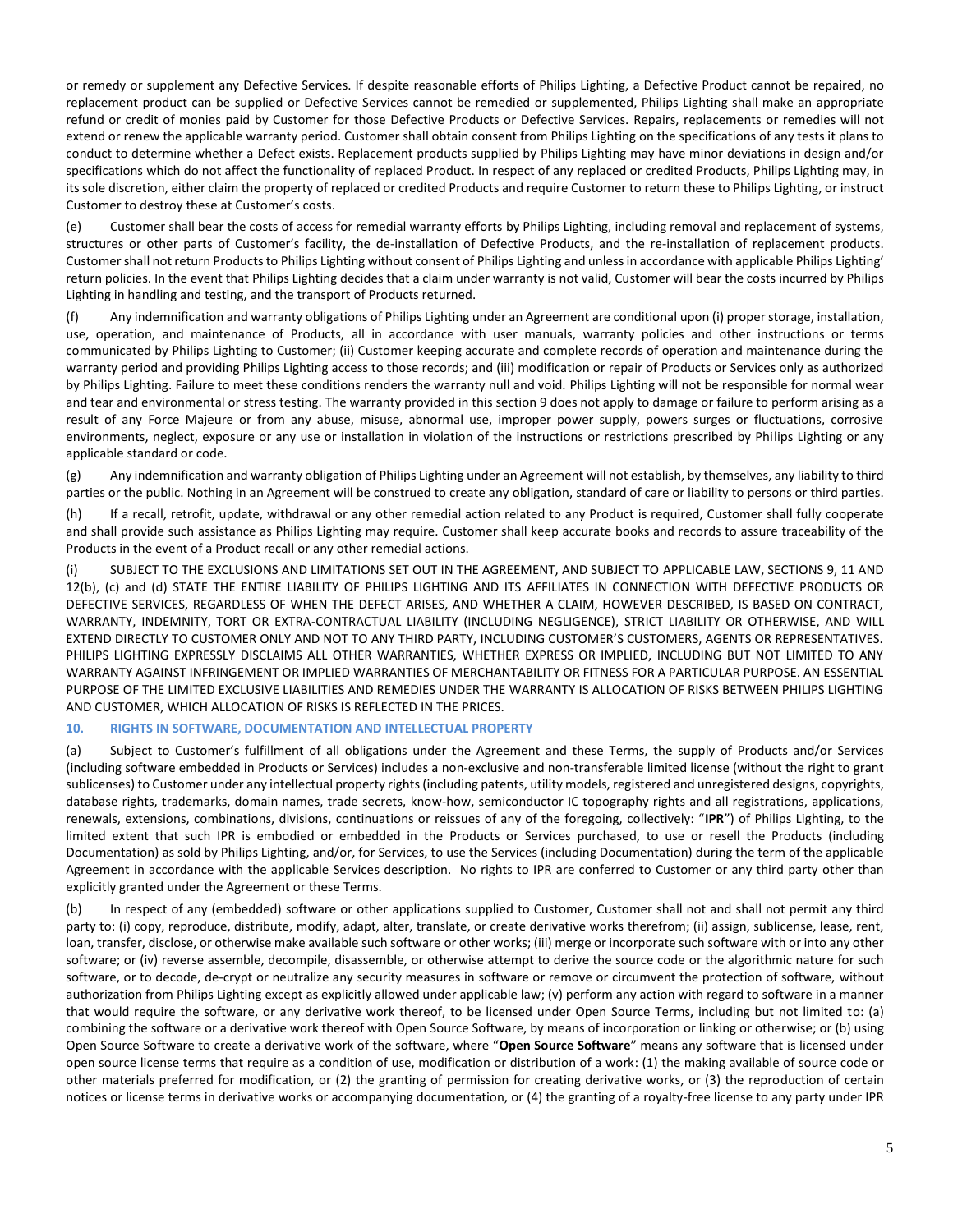regarding the work or any work that contains, is combined with, requires or otherwise is based on the work.

(c) Customer acknowledges that third parties may own IPR related to Products or Services. Customer shall reproduce, without any amendments or changes, any proprietary rights legends of Philips Lighting or its third party suppliers in any software or Documentation provided by Philips Lighting.

(d) Philips Lighting will be free to use in any way or form any ideas, suggestions, feedback or recommendations by Customer to Philips Lighting regarding Products or Services ("**Feedback**"), without payment of royalties or other consideration to Customer. Philips Lighting will own all IPR in Feedback. Philips Lighting is entitled to use output, deliverables and creations resulting from the performance of Services for its own publicity or for promotional purposes.

## <span id="page-5-1"></span>**11. INTELLECTUAL PROPERTY RIGHTS INDEMNITY**

<span id="page-5-2"></span>(a) Customer shall promptly notify Philips Lighting of any third party claim alleging that any of the Products and/or Services supplied to Customer by Philips Lighting infringes any third party IPR. Upon such notice, Philips Lighting may at its own option and at its own expense either: (i) procure for Customer the right to continue using such Product and/or Services; or (ii) provide a replacement non-infringing product for such Product of equivalent functionality; or (iii) modify such Product such that it is no longer infringing; or (iv) remedy such Service; or (v) make an appropriate refund or credit of monies paid by Customer for that Product and/or Services.

(b) In the event that a claim referred to under sectio[n 11](#page-5-1)[\(a\)](#page-5-2) results in any legal proceedings, Customer shall give Philips Lighting full authority, at the option and cost of Philips Lighting, to settle or conduct the defence of such claim. Customer shall provide Philips Lighting with all assistance as Philips Lighting may reasonably require in connection with such defence of such claim. Customer shall not enter into any settlement in connection with any such claim, nor incur any costs or expenses for the account of Philips Lighting without the prior consent of Philips Lighting.

(c) Subject to the provisions of sections [11](#page-5-1) and [12,](#page-5-0) Philips Lighting will reimburse Customer in respect of any final award of damages by a court of competent jurisdiction holding that Products and/or Services as supplied by Philips Lighting under an Agreement directly infringe any third party IPR, provided that the infringement is held to be directly and solely attributable to the use by Customer of the Products and/or Service as supplied by Philips Lighting under the Agreement.

(d) Notwithstanding anything to the contrary provided in the Agreement, Philips Lighting will not be liable for, and the obligations of Philips Lighting set out in this section [11](#page-5-1) will not apply to: (i) any claim of infringement of third party IPR resulting from compliance with Customer's design, drawings, specifications or instructions; or (ii) use of any Products, deliverables and/or Services other than in accordance with its specifications or any claim based on or resulting from any modification or adaptation of a Product, deliverables and/or Service made by or on behalf of Customer; or (iii) any third party IPR covering any assembly, circuit, combination, method or process, in the manufacture, testing or application in which such Products and/or Services supplied by Philips Lighting may have been used; or (iv) any claim of infringement resulting from compliance with an industry standard applying to the Products or Services.

(e) With regard to any claim of infringement covered by section 11 (d), Customer shall fully indemnify Philips Lighting against any award of damages for any such infringement and shall reimburse all costs incurred by Philips Lighting in defending any suit or proceeding for such infringement, provided that Philips Lighting gives Customer prompt notice in writing of any such suit or proceeding for infringement and, if so requested, full authority to conduct the defence thereof.

(f) In the event that Philips Lighting receives notice claiming infringement of third party IPR in relation to any Products and/or Services supplied or to be supplied under an Agreement, Philips Lighting may, in order to limit or avoid liability, terminate the Agreement, suspend or discontinue the supply or performance to Customer of the Products and/or Services or parts to which such notice relates and Philips Lighting will not be liable to Customer by virtue of such termination, suspension or discontinuation.

(g) Subject to the exclusions and limitations set forth in sectio[n 12,](#page-5-0) the foregoing states the entire liability of Philips Lighting for infringement of third party IPR in connection with the supply of Products and/or Services.

# <span id="page-5-0"></span>**12. LIMITATION OF LIABILITY**

(a) THE LIABILITY OF PHILIPS LIGHTING AND ITS AFFILIATES FOR ALL CLAIMS OF ANY KIND ARISING FROM OR RELATED TO THE PROVISION OF PRODUCTS OR SERVICES TO CUSTOMER, OR OTHERWISE UNDER AN AGREEMENT, INCLUDING ANY INDEMNITIES, PENALTIES OR LIQUIDATED DAMAGE ("**CLAIMS**"), WILL BE LIMITED TO A MAXIMUM, AGGREGATE TOTAL ("**LIABILITY CAP**") OF (I) ONE HUNDRED PERCENT (100%) OF THE TOTAL PRICE PAID BY THE CUSTOMER FOR PRODUCTS AND/OR SERVICES TO WHICH SUCH CLAIMS RELATE, OR (II) EUR 2,000,000, WHICHEVER IS LOWER. FOR SERVICES THAT ARE PERFORMED ON THE BASIS OF SPECIFIED PHASES, TIME PERIODS OR MILESTONES ("**MILESTONES**") AS MAY BE SPECIFIED IN AN AGREEMENT, THE LIABILITY CAP WILL FURTHER BE LIMITED TO ONE HUNDRED PERCENT (100%) OF THE TOTAL PRICE PER EACH SUCH MILESTONE FOR ALL CLAIMS ARISING FROM OR RELATED TO SUCH MILESTONE.

(b) Philips Lighting will not under any circumstances be liable for any lost profits, lost savings, loss of data, loss of reputation, loss of goodwill, indirect, incidental, punitive, special or consequential damages, whether or not such damages are based on tort, warranty, contract or otherwise – even if Philips Lighting has been advised, or is aware, of the possibility of such damages.

(c) In order to be entitled to make a valid Claim, Customer shall notify Philips Lighting of any such Claim within thirty (30) days of the date of the event giving rise to the Claim, and any lawsuit relating to a Claim must be filed within one (1) year of the date of such notification. Claims that are not brought or filed in accordance with the preceding sentence will be null and void.

(d) The limitations and exclusions of liability will apply only to the extent permitted by applicable mandatory law.

## **13. CONFIDENTIALITY**

Customer shall maintain any technical, commercial and financial information, including any Offer and (pricing) terms, other data disclosed to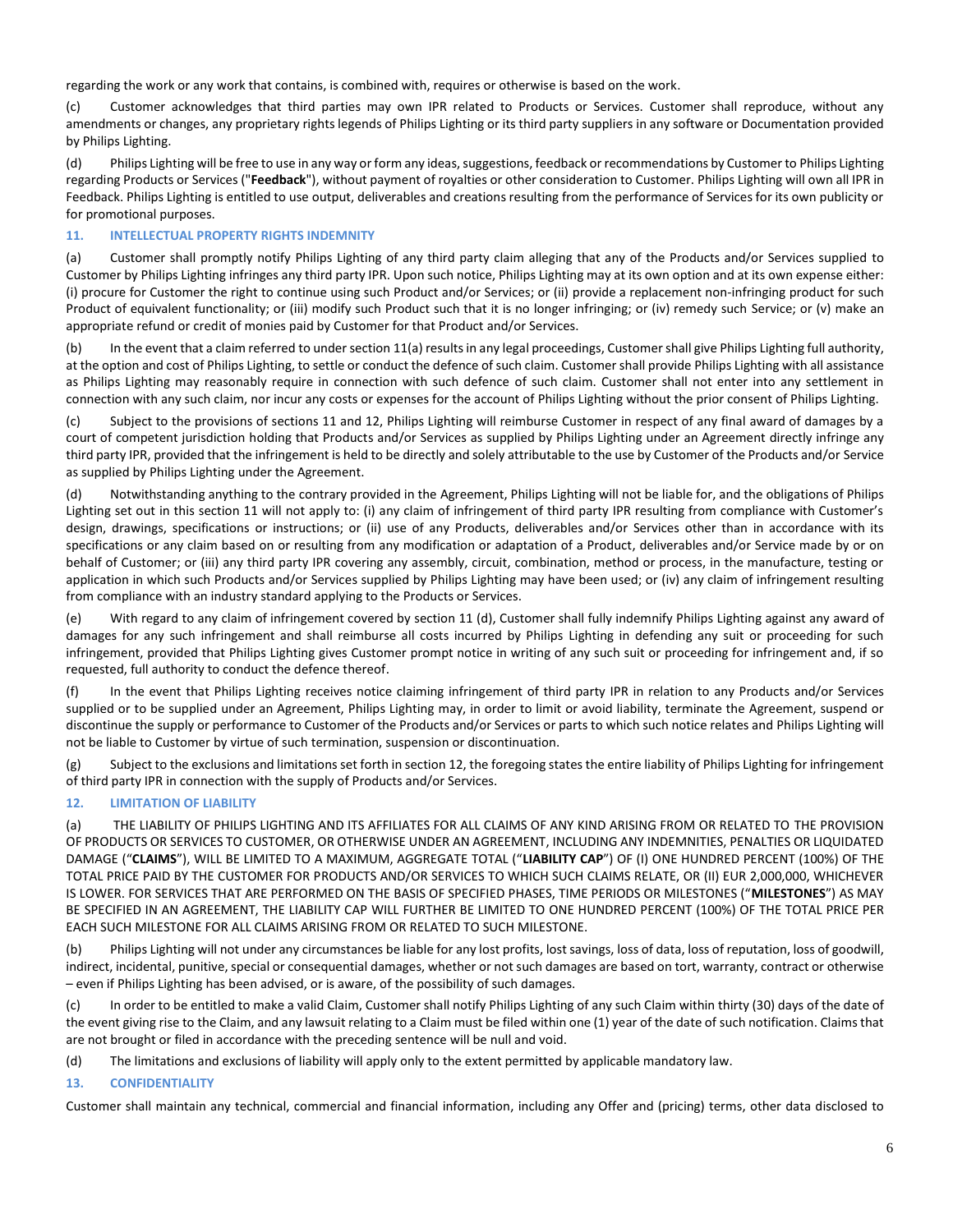Customer by Philips Lighting, and any Feedback, confidential and shall not disclose such information to any third party and shall not use any such information for any purpose other than as agreed by the Parties and in relation to the Offer and/or the Agreement.

# **14. EXPORT/IMPORT CONTROLS**

(a) Certain transactions of Philips Lighting may be subject to export or import controls laws and regulations that prohibit or restrict the (re)export or transfer of certain items to certain countries, entities or individuals, such as the laws and regulations of the UN, EU and US ("**Export Regulations**"). The (re)export or transfer of Products and/or Services, as well as technical assistance, training, investments, financing, financial assistance, brokering and licensing of technology, are subject in all respects to the applicable Export Regulations and to the jurisdiction of the relevant authorities responsible for Export Regulations. If any such (re-)export or transfer requires an export or import license, or is otherwise prohibited or restricted under Export Regulations, Philips Lighting may, in its sole discretion, suspend its obligations to Customer until such license is granted or for the duration of any restrictions or prohibitions, or terminate (the relevant part of) the Agreement without incurring any liability.

(b) Customer shall impose all export control restrictions to any third party if the Products and/or Services are (re)exported or transferred to third parties. At the request of Philips Lighting and if required by applicable Export Regulations, Customer shall inform Philips Lighting on any (re)export or transfer of the Products in order to comply with Export Regulations and any other regulatory responsibilities governing the sale of the Products, including requirements on the traceability of Products that may apply to Philips Lighting. Customer shall not provide any statement or certification in support of restrictive trade practices or boycotts.

### **15. ASSIGNMENT**

(a) Customer may not assign an Agreement, or any of its rights or obligations thereunder, without the prior consent of Philips Lighting.

(b) Philips Lighting may delegate, assign, sell, novate or subcontract in part or in whole its obligations and rights (including receivables) under any Agreement to any of its affiliates or any third party without the prior consent of Customer – and if such consent would be required under applicable law, such consent is herewith provided –, in which event Customer shall cooperate with Philips Lighting' efforts, including providing relevant information, executing documents and making payments to accounts or third parties as notified by Philips Lighting.

## **16. COMPLIANCE WITH LAWS; ANTI-BRIBERY**

(a) Customer shall at all times comply and shall take all actions reasonably necessary to ensure that its business partners shall comply, with all applicable local and international laws and regulations, including on anti-bribery and anti-corruption and the Export Regulations. Accordingly, Customer shall conduct its business honestly and not engage in any act of bribery or corruption.

(b) Should Philips Lighting receive any indications about a breach of the obligation under (a) Customer shall cooperate and provide Philips Lighting with all information required to allow Philips Lighting to verify such indications, and if founded, section 18 will apply.

### **17. HEALTH AND SAFETY**

(a) The Parties shall comply with all applicable legislation, rules and/or regulations on the health and safety of workers and/or employees, as well as health and safety of the public in the vicinity. Customer shall provide and shall procure that its employees, agents, contractors or subcontractors provide safe work surroundings for Personnel and other representatives and shall take those measures prescribed by law and any other measures necessary for the prevention of accidents at the site and to ensure the health and safety of Personnel at the site. Customer shall timely inform Personnel of required safety precautions and advise Philips Lighting of all applicable site-specific health, safety, security and environmental requirements and procedures. Philips Lighting has the right, but not the obligation, to, from time to time, review and inspect applicable health, safety, security and environmental documentation, procedures and conditions at the site.

(b) Customer shall ensure that no hazardous materials are present at the site. If hazardous materials are present, Customer shall and shall procure that its employees, agents, contractors or subcontractors handle these properly and if applicable, arrange for the appropriate removal and disposal thereof at the expense of Customer. If, in the reasonable opinion of Philips Lighting, the health, safety, or security of Personnel or the site is, or may be, imperiled by security risks, terrorist acts or threats, the presence of or threat of exposure to hazardous materials, or unsafe working conditions, Philips Lighting may, in addition to other rights or remedies available to it, evacuate some or all Personnel from the site (with the reasonable assistance of Customer), suspend performance of all or any part of an Agreement, and/or remotely perform or supervise Services (if possible) with no further liability to Customer.

(c) Conditions at a site that differ materially from those disclosed by Customer, or previously unknown physical conditions at site that differ materially from those ordinarily encountered and generally recognized as inherent in work of the character provided for in the Agreement, will be deemed a Variation.

## **18. BREACH; SUSPENSION; TERMINATION**

(a) In the event of (i) a breach by Customer of any of the provisions of the Agreement or these Terms, including any failure to pay any amount as and when due; or (ii) in the reasonable opinion of Philips Lighting, the financial position of the Customer (or a material change thereof) is likely to affect Customer's ability to perform its obligations under the Agreement; or (iii) any proceedings in insolvency, bankruptcy (including reorganization), liquidation or winding up are instituted by or against Customer, whether filed or instituted by Customer (voluntarily or involuntarily), a trustee or receiver is appointed over Customer, or any assignment is made for the benefit of creditors of Customer; or (iv) Customer ceases, or threatens to cease, to carry on business, or (v) the control over or ownership of Customer changes, then Philips Lighting may declare all amounts outstanding by Customer immediately due and payable and may set off any amount that Philips Lighting (or any of its affiliates) owes to Customer under any agreement including any advance payments or deposits made by Customer, against amounts due pursuant to section 18(b). In addition, Philips Lighting may in its sole discretion by notice to Customer with immediate effect suspend or cancel any performance due from Philips Lighting (including production, delivery, installation and commissioning of Products, obligations under warranty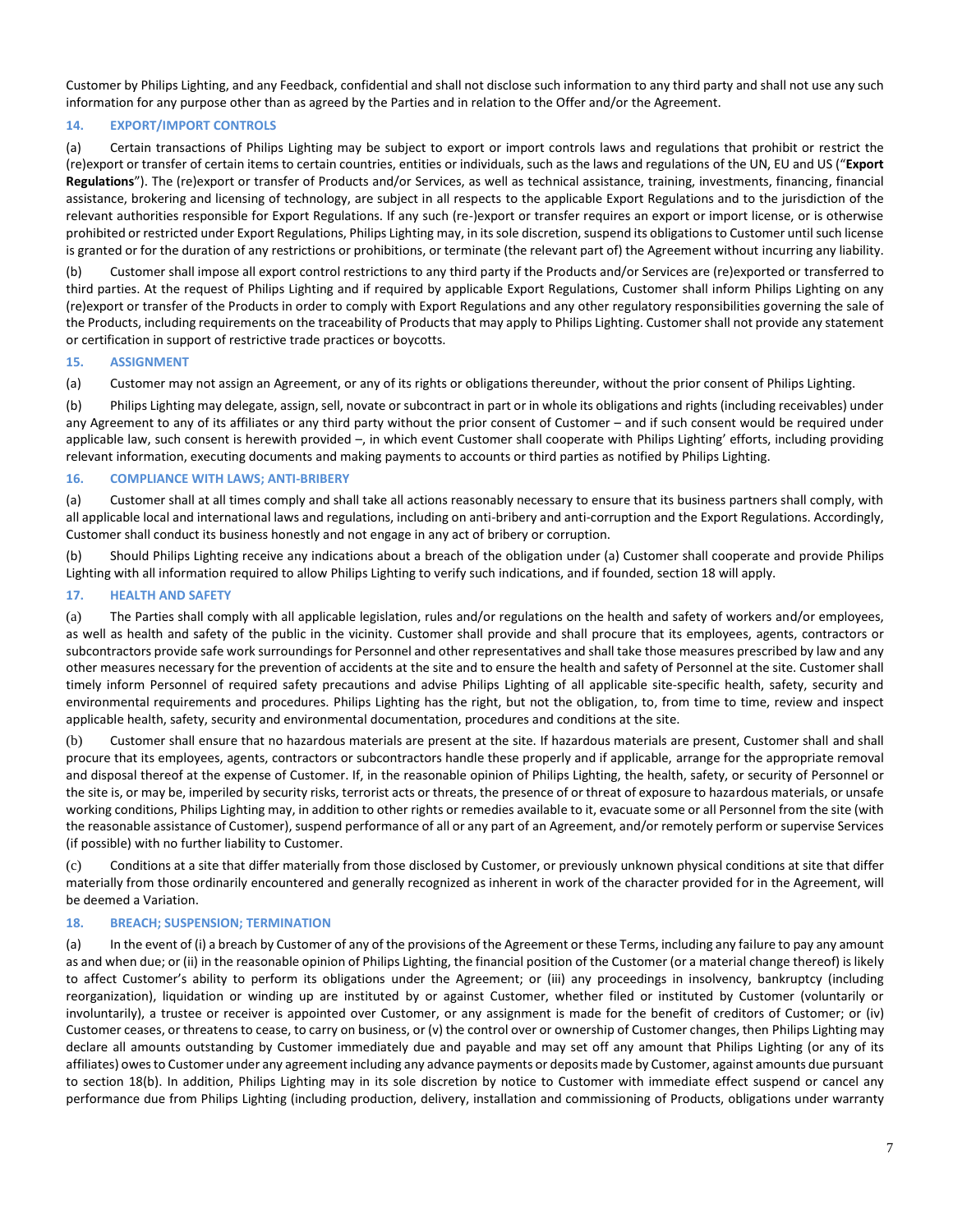and performance of Services) or terminate the Agreement or any part thereof, without any liability, and/or suspend or cancel any credit terms offered to Customer. Philips Lighting may only use the right to terminate an Agreement pursuant to this section if, in respect of an event under (i) above that is capable of being remedied, Customer fails to remedy the breach within fourteen (14) days, or in respect of an event under (ii), Customer fails to provide Philips Lighting with a bank guarantee or other security to the satisfaction of Philips Lighting within fourteen (14) days.

(b) Customer shall indemnify, defend and hold harmless Philips Lighting and its affiliates, and their officers, directors, agents, employees, successors, and assigns from and against, all losses (including loss of profits or turnover), liabilities, costs (including legal costs and costs incurred in relation to unfinished products) and expenses arising out of or in connection with any of the following events: (i) a breach by Customer of any of the provisions or obligations of the Agreement or these Terms, or the occurrence of any of the other events set out in section 18(a); (ii) any claim by third parties for any loss, damage or injury or death caused or alleged to be caused by the negligent use, application, or installation of Products, or caused by any modification of Product or integration of Product into other products not authorized by Philips Lighting, by Customer or its contractors, agents, affiliates or customers to whom it sold Product; or (iii) non-compliance by Customer with section 7(b), in which event costs will include the full replacement costs of products, systems or other equipment.

(c) Upon (early) termination or expiration of an Agreement, (i) all rights and licenses granted to Customer under that Agreement will immediately cease; (ii) Customer shall return, delete (including from all hard disks and memory) or destroy (and a duly appointed officer shall certify to such destruction) all information disclosed under section 13, including software not embedded in Products, and all copies thereof; (iii) return to Philips Lighting, at the costs of Customer, any Products of which (legal) title has not passed to Customer (in accordance with section 7) and any other products, systems or equipment supplied and/or used by Philips Lighting in the performance of the Services; and (iv) all reasonable costs and expenses incurred by Philips Lighting (including a reasonable profit) for any activities related to work performed by Philips Lighting prior to such termination will be considered due, payable and non-refundable.

(d) In the event of a suspension that lasts for more than two (2) months, the provisions of section 18(c)(iv) will also be applicable to any activities related to work performed by or for Philips Lighting prior to such suspension.

(e) The rights of Philips Lighting pursuant to this section 18 will be in addition to any other rights and remedies Philips Lighting may have at law or in equity. In the event of termination of an Agreement, the terms and conditions destined to survive such termination or expiration will so survive. Termination will not affect the rights of the Parties accrued up to the date of termination.

## **19. GOVERNING LAW AND FORUM**

(a) The laws of England govern all Agreements, Offers and these Terms, without regard to conflict of law principles. Any legal action or proceeding arising out of or in connection with an Agreement, an Offer or these Terms that cannot be settled through consultation in good faith within thirty (30) days after notice from either Party that a dispute exists, will be brought exclusively in the courts of London, England, provided that Philips Lighting will always be permitted to bring any action or proceedings against Customer in any other court of competent jurisdiction. The United Nations Convention on Contracts for the International Sale of Goods will not apply.

(b) Nothing in this section 19 will be construed or interpreted as a limitation on either Party's right under applicable law to seek injunctive or other equitable relief, to take any action to safeguard its possibility to have recourse on the other Party or to bring action or proceedings in relation to any failure to pay any amount as and when due.

## **20. PRIVACY AND USE OF DATA**

(a) Each Party shall comply with all applicable data protection laws. Unless agreed otherwise by the Parties, Philips Lighting (or its subcontractors) will not process information relating to any identified or identifiable natural persons ("**Personal Data**") for Customer or on Customer's behalf. In the event that Philips Lighting processes Personal Data as part of its own legitimate business purposes, it will do so in accordance with the "Philips Lighting Privacy Notice for Customers, Consumers and Other Business Persons" which is available on <http://www.lighting.philips.com/main/privacy> under the "Legal information" section

(b) Customer acknowledges and agrees that Philips Lighting and its affiliated companies (or their respective subcontractors) may collect information and data generated from Products and Services (including any third party product, service or system provided in conjunction with the Product and/or Service) and/or the use thereof ("**Usage Data**"). Philips Lighting is entitled to use the Usage Data, free of charge, at any time during the term of an Agreement and afterwards, in its sole discretion for any purposes whatsoever, including to aggregate or compile Usage Data with other data, create IPR or derivative works of or modify or adapt Usage Data to provide, maintain, and improve products and services, and to develop new products or features or services. Unless otherwise stated in the Agreement, EULA or Additional Use Terms, Philips Lighting shall ensure that the use of Usage Data will exclude any Personal Data and any data that would enable the identification of Customer or company or organization.

### **21. MISCELLANEOUS**

(a) The invalidity or unenforceability of any provision of these Terms or an Agreement will not affect the validity or enforceability of any other provision thereof, all of which will remain in full force and effect. In the event of such finding of invalidity or enforceability, the Parties shall endeavor to substitute the invalid or unenforceable provision(s) by such effective provision(s) as will most closely correspond with the original intention of the provision(s) so voided. At reasonable notice, Customer shall assist Philips Lighting in verifying Customer's compliance with the Agreement.

(b) Any right of Philips Lighting set out in these Terms will be without prejudice to any rights or remedies Philips Lighting may have under the Agreement or at law or in equity. Customer acknowledges that Philips Lighting N.V. and any of its affiliates are intended to be third-party beneficiaries for purposes of all benefits under, and may enforce the provisions of the Agreement, including these Terms, where applicable. The failure or the delay of either Party to enforce any provision of these Terms or an Agreement will not constitute a waiver of such provision or a